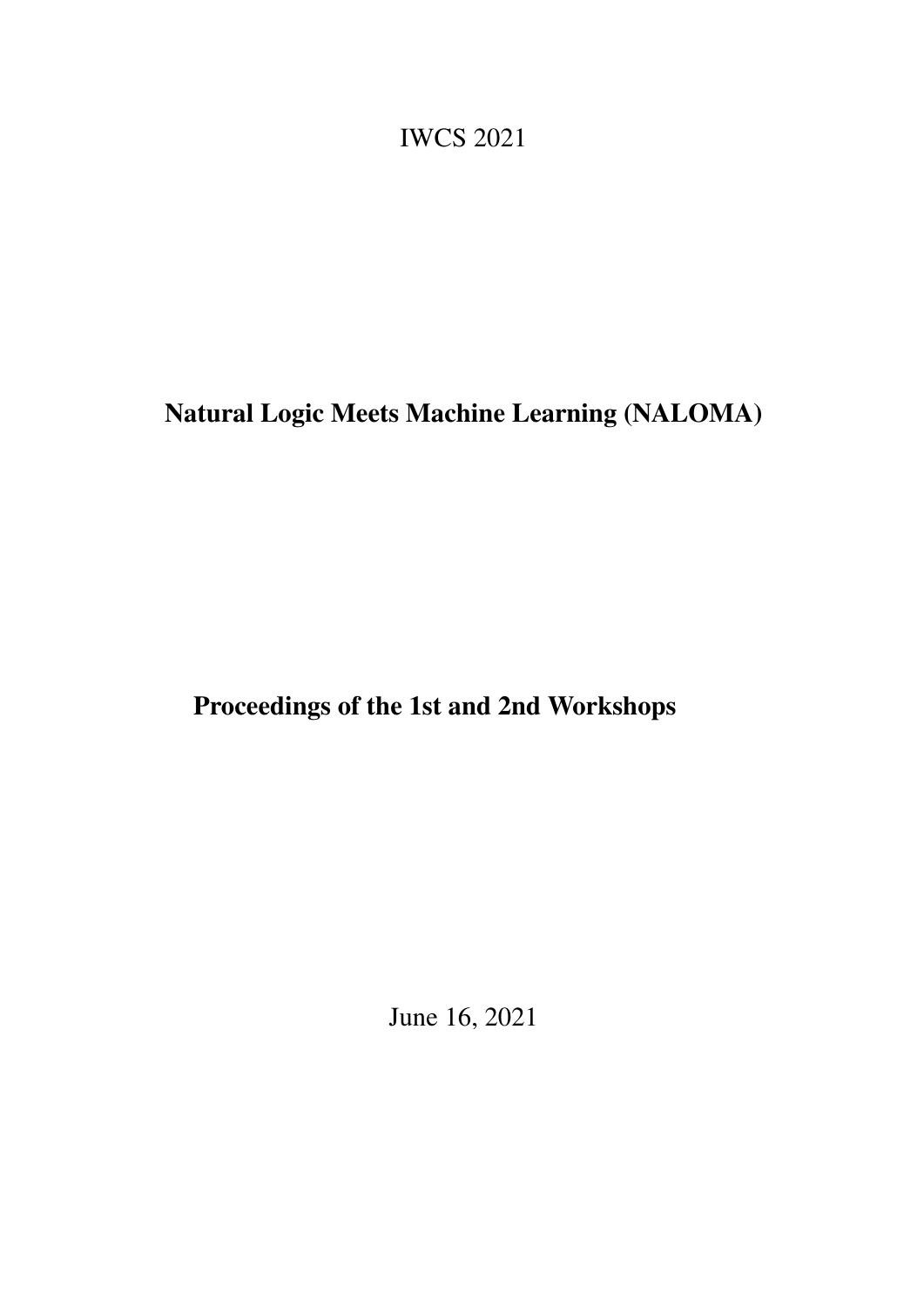©2021 The Association for Computational Linguistics

Order copies of this and other ACL proceedings from:

Association for Computational Linguistics (ACL) 209 N. Eighth Street Stroudsburg, PA 18360 USA Tel: +1-570-476-8006 Fax: +1-570-476-0860 acl@aclweb.org

ISBN 978-1-954085-23-7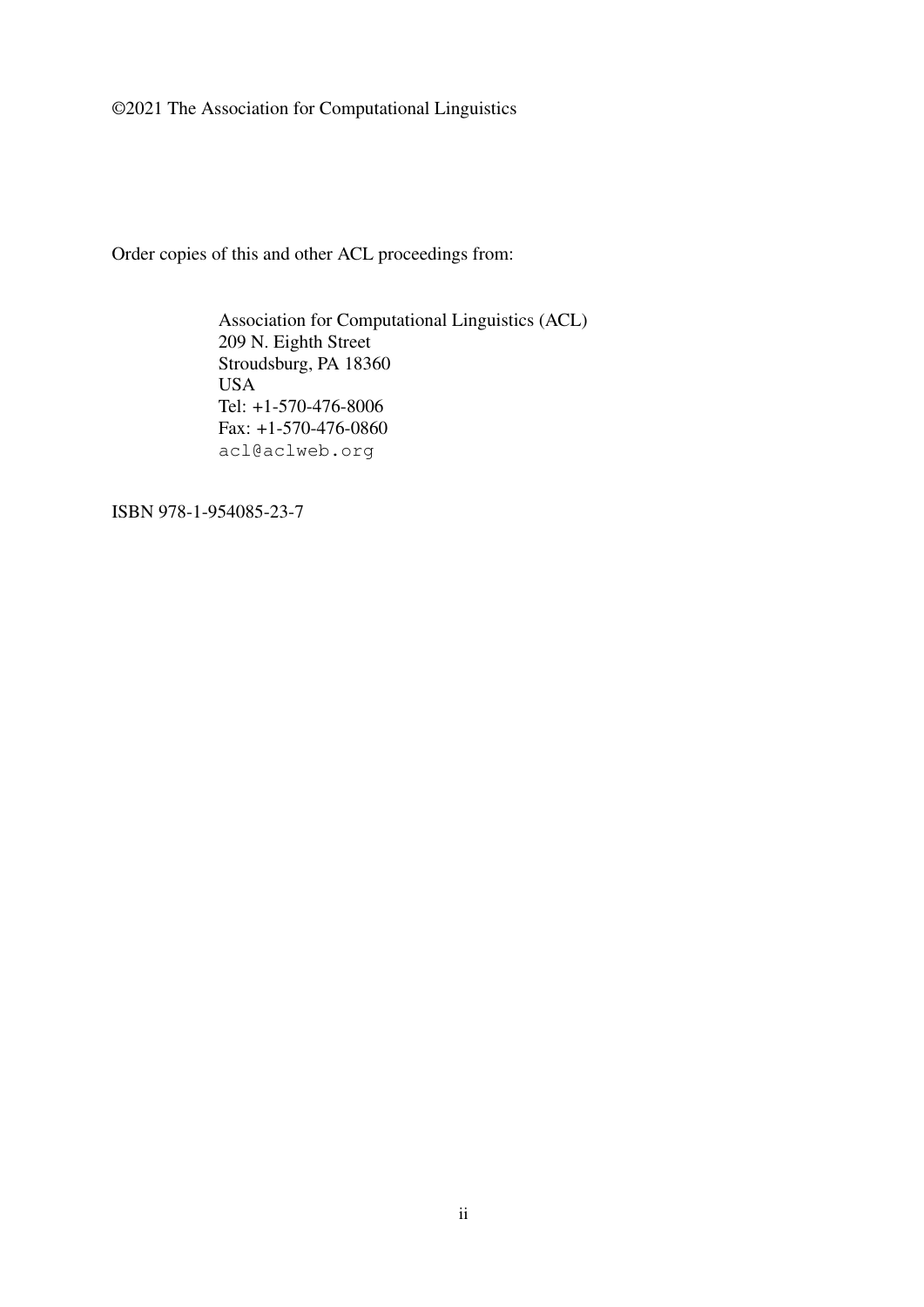## Preface

This volume consists of papers presented at the first and second workshops entitled NAtural LOgic Meets MAchine Learning (NALOMA). Both workshops were held online; the first with the Web Summer School in Logic, Language, and Information (WeSSLLI) in 2020, and the second with the 14th International Conference on Computational Semantics (IWCS) in 2021.

NALOMA aims to bridge the gap between machine learning/deep learning and symbolic/logic-based approaches to Natural Language Inference (NLI), and it is one of the only workshops organized to do so. The workshop also lays focus on theoretical notions of NLI which influence the way approaches to NLI can and should operate.

We thank everyone who submitted papers to the meeting, including the authors who submitted nonarchival extended abstracts. These contributions are not part of the proceedings but can be found within the schedule and on our website (https://typo.uni-konstanz.de/naloma21/) The meetings were enriched by the inspiring talks of our invited speakers: Lauri Karttunen and Ignacio Cases, Ellie Pavlick, and Mark Steedman, in 2020; Vered Shwartz, and Benjamin Van Durme in 2021.

We also thank all and everyone who served on the program committee (most served twice): Lasha Abziniadize, Stergios Chatzikyriakidis, Katrin Erk, Hai Hu, Thomas Icard, Valeria de Paiva, and Hitomi Yanaka. We are also thankful to the Research Unit FOR 2111 "Questions at the Interfaces" of the University of Konstanz, funded by the Deutsche Forschungsgemeinschaft (DFG, German Research Foundation), for its support and for hosting our web pages, and also the Indiana University Program in Pure and Applied Logic. The meeting would not have been possible without the encouragement and organizational support that we received from Sophia Malamud and James Pustejovsky in 2020, and from Rik van Noord and Lasha Abziniadize in 2021.

When people combine research communities, the intent is not merely to talk together but also to find joint intellectual projects. NALOMA's parents are logic and symbolic AI on one side, and machine learning on the other side. As we welcome NALOMA to its third year, we watch expectantly for those joint projects.

Aikaterini-Lida Kalouli and Lawrence S. Moss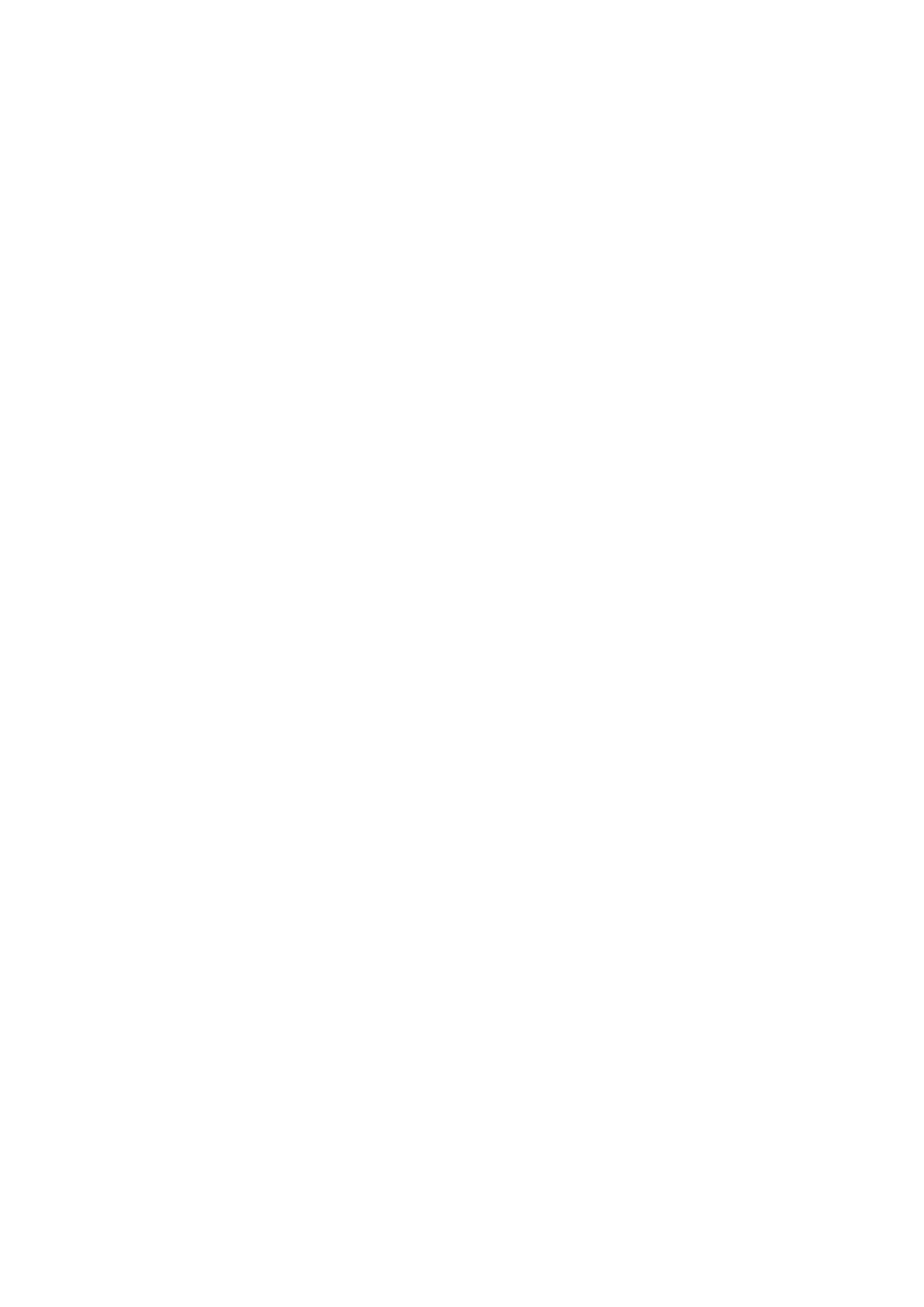#### Organizers:

Aikaterini-Lida Kalouli, University of Konstanz Lawrence S. Moss, Indiana University

#### Program Committee:

Lasha Abzianidze, Utrecht University Stergios Chatzikyriakidis, University of Gothenburg Katrin Erk, University of Texas at Austin Hai Hu, Indiana University Thomas Icard, Stanford University Valeria de Paiva, Topos Institute Hitomi Yanaka, Riken

#### Invited Speakers:

2020 Lauri Karttunen and Ignacio Cases, Stanford University Ellie Pavlick, Brown University Mark Steedman, University of Edinburgh

#### 2021

Benjamin Van Durme, Johns Hopkins University Vered Shwartz, Allen Institute for AI (AI2) / University of Washington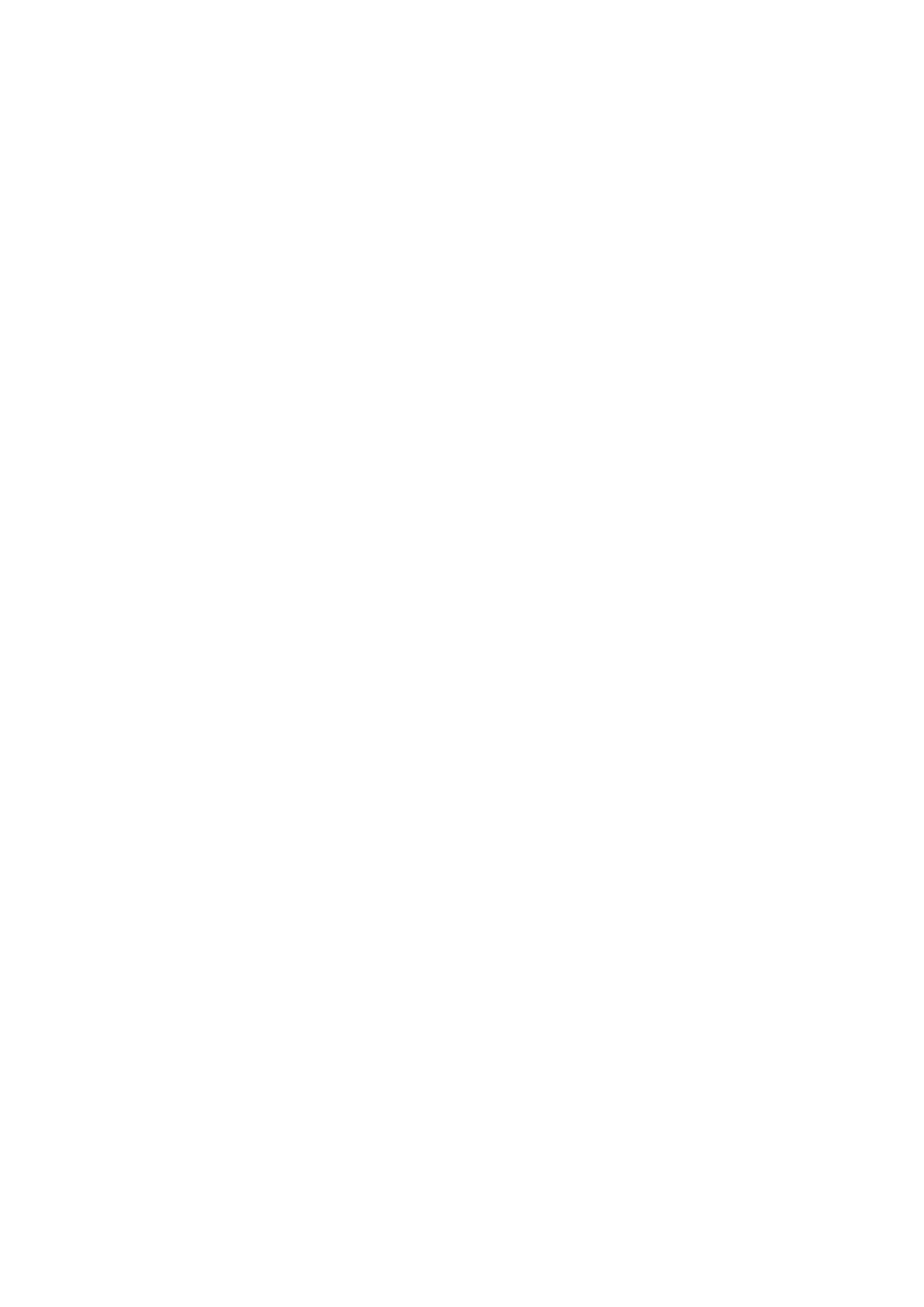## Table of Contents

| Learning General Event Schemas with Episodic Logic                                                                                                                             |
|--------------------------------------------------------------------------------------------------------------------------------------------------------------------------------|
| Applied Medical Code Mapping with Character-based Deep Learning Models and Word-based Logic                                                                                    |
| <b>Attentive Tree-structured Network for Monotonicity Reasoning</b>                                                                                                            |
| <b>Transferring Representations of Logical Connectives</b>                                                                                                                     |
| Monotonic Inference for Underspecified Episodic Logic                                                                                                                          |
| <b>Supporting Context Monotonicity Abstractions in Neural NLI Models</b><br>Julia Rozanova, Deborah Ferreira, Mokanarangan Thayaparan, Marco Valentino and André Freitas<br>41 |
| Bayesian Classification and Inference in a Probabilistic Type Theory with Records                                                                                              |
| From compositional semantics to Bayesian pragmatics via logical inference<br>Julian Grove, Jean-Philippe Bernardy and Stergios Chatzikyriakidis  60                            |
| A (Mostly) Symbolic System for Monotonic Inference with Unscoped Episodic Logical Forms                                                                                        |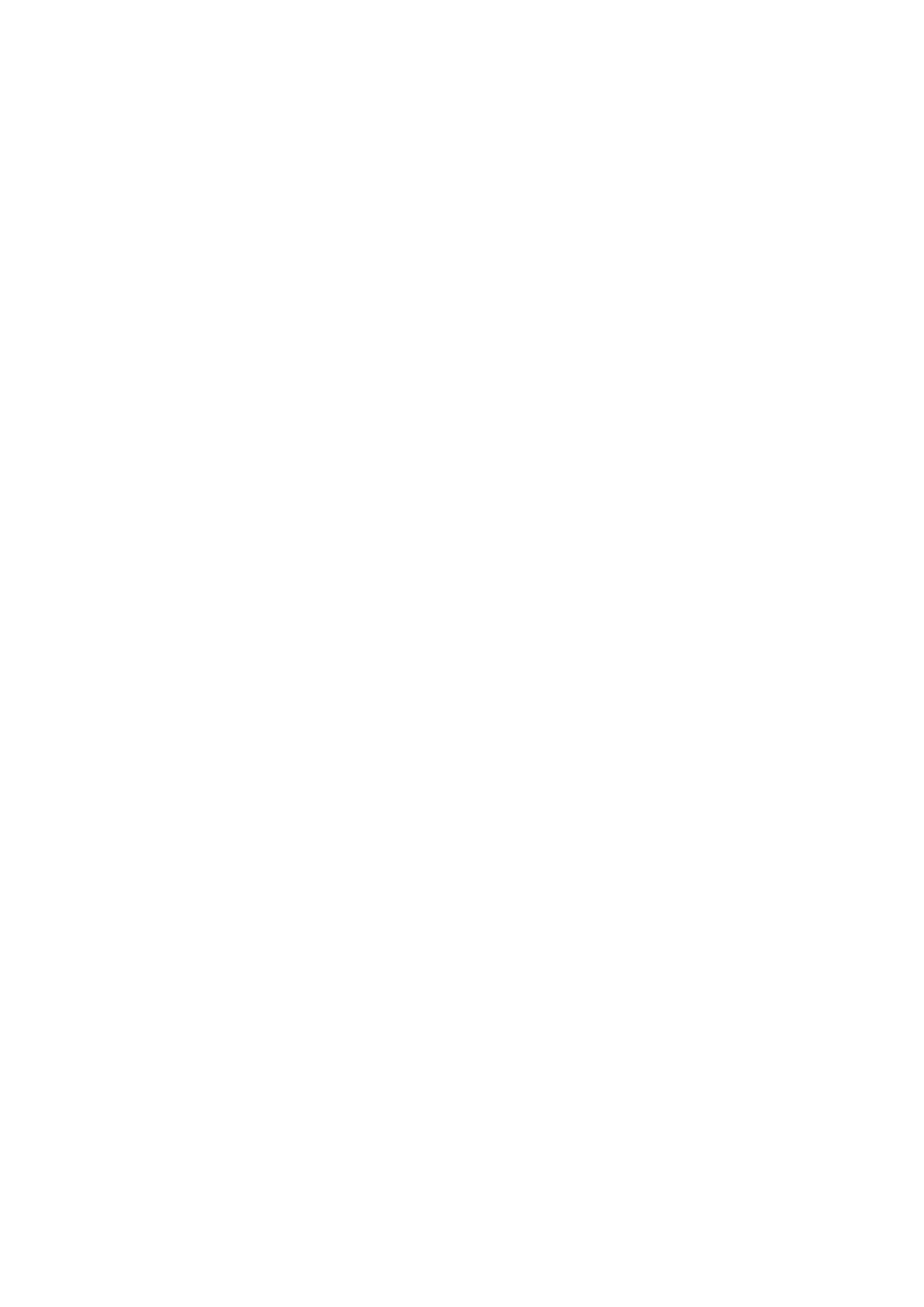## Workshop Program NALOMA'20

#### Sunday, July 12, 2020

- 4:20–4:30 *Opening Remarks* Larry Moss
- 4:30–5:30 *Invited Talk: Reasoning with Implicatives: Modular and Compositional Learning for Language Understanding* Lauri Karttunen and Ignacio Cases
- 5:40–6:20 *Research Exchange*

#### Monday, July 13, 2020

8:45–9:20 *[Learning General Event Schemas with Episodic Logic](#page-0-0)* Lane Lawley, Benjamin Kuehnert and Lenhart Schubert 9:20–9:55 *[Applied Medical Code Mapping with Character-based Deep Learning Models and](#page-0-0) [Word-based Logic](#page-0-0)* John Langton and Krishna Srihasam

#### 9:55–10:10 *Coffee Break*

10:10–10:45 *Learning lexical knowledge with Natural Tableau* Lasha Abzianidze

#### Tuesday, July 14, 2020

8:45–9:45 *Invited Talk: Linguistic Semantics and Contemporary NLI* Mark Steedman

#### 9:45–10:00 *Coffee Break*

10:00–10:45 *Formalizations and Implementations of Monotonicity Reasoning* Larry Moss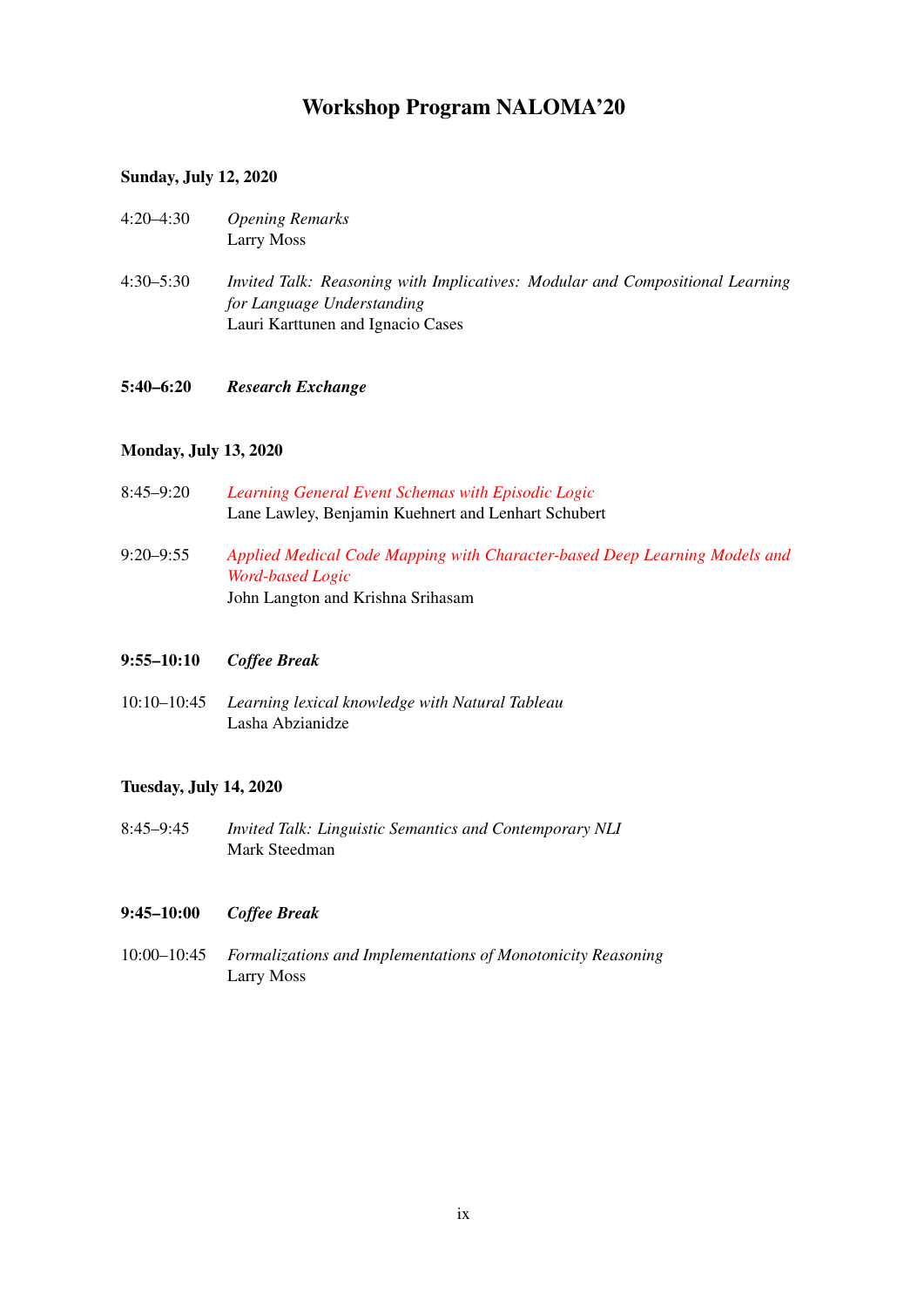#### Wednesday, July 15, 2020

- 8:45–9:20 *Investigating the Generalization Ability of Neural Models through Monotonicity Reasoning* Hitomi Yanaka
- 9:20–9:55 *[Attentive Tree-structured Network for Monotonicity Reasoning](#page-0-0)* Zeming Chen

#### 9:55–10:10 *Coffee Break*

10:10–10:45 *Using Monotonicity for Natural Language Inference* Hai Hu

#### Thursday, July 16, 2020

8:45–9:45 *Invited Talk: "I don't know what you mean" semantics is hard: Challenges in evaluation of semantic phenomena* Ellie Pavlick

#### 9:45–10:00 *Coffee Break*

10:00–10:45 *NLI Data and Annotations: a Look Behind the Scenes* Aikaterini-Lida Kalouli

#### Friday, July 17, 2020

- 8:45–9:20 *[Transferring Representations of Logical Connectives](#page-0-0)* Aaron Traylor, Ellie Pavlick and Roman Feiman
- 9:20–9:55 *[Monotonic Inference for Underspecified Episodic Logic](#page-0-0)* Gene Kim, Mandar Juvekar and Lenhart Schubert
- 9:55–10:45 *Panel discussion and Closing remarks*